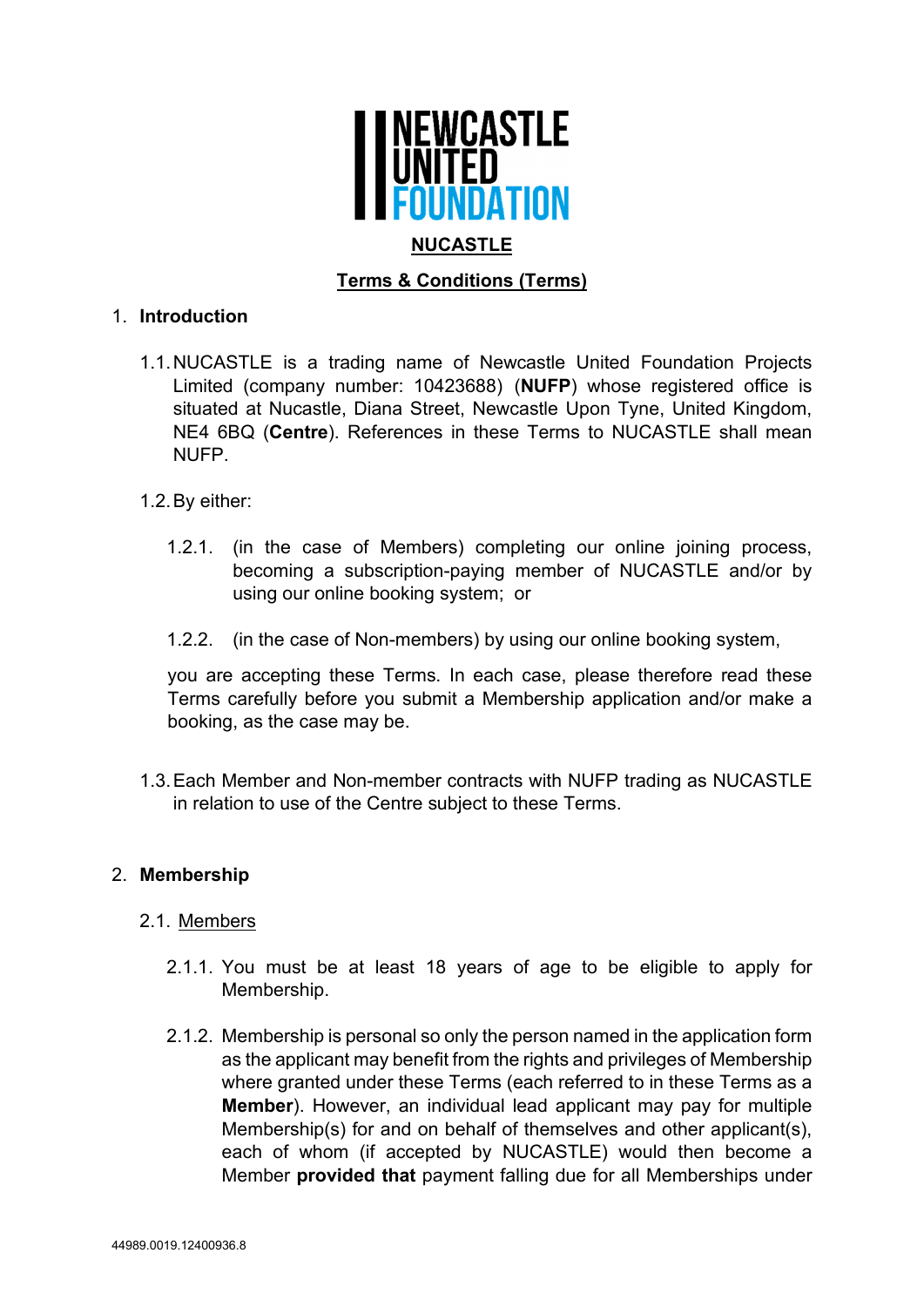such circumstances would then be linked and would remain the sole responsibility of the lead Member; therefore any cancellation of Membership and/or cessation of payment of applicable Membership fees by the lead Member for whatever reason would result in termination of Membership of all linked Members.

- 2.1.3. These Terms form part of the online application form which can be found on our website at https://nufoundation.ez-runner.com/Join/Step1.aspx together with categories of Membership, pricing and options.
- 2.1.4. Membership requires a commitment from you to pay your monthly subscription fee(s) to NUCASTLE by direct debit in advance of NUCASTLE providing services to you. You may specify a date from which your Membership will commence when you sign up and, subject to acceptance by NUCASTLE of your application, this will continue as a binding contract between us on a monthly rolling basis and shall remain valid and in force until terminated by either NUCASTLE or you in accordance with these Terms.
- 2.1.5. NUCASTLE reserves the right to increase the applicable pricing of Membership at any time during the term of your Membership. We will give you at least 14 days' notice of any price changes.
- 2.1.6. As a Member, you must ensure you keep all contact details up to date to ensure you receive any correspondence from NUCASTLE regarding your Membership and bookings via the 'My Details' section https://nufoundation.ez-runner.com/Login.aspx

### 2.2. Non-members

- 2.2.1. If you wish to use the Centre but do not wish to become a Member, you may do so if you (or, as required below for minors, your parent or legal guardian):
	- (a) are:
		- (i) at least 18 years of age; or
		- (ii) under 18 years of age (in respect of only certain ageappropriate activities identified by NUCASTLE at its discretion) and your parent or legal guardian provides their express prior consent to your participation;
	- (b) complete and submit the required booking application(s) in the prescribed form; and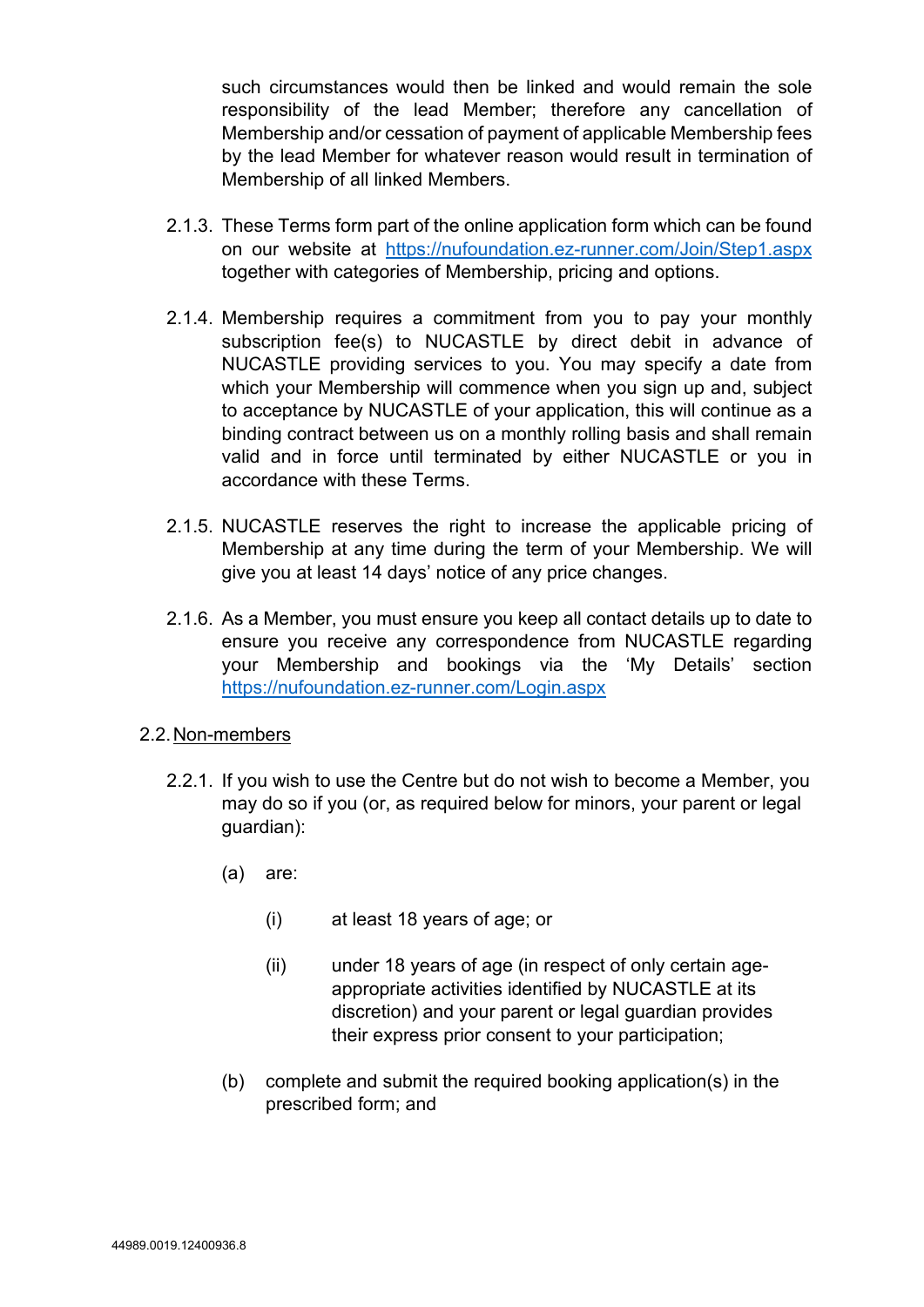(c) pay the relevant fee(s) to NUCASTLE for participation in any activity and/or use of any facilities at the Centre in advance of NUCASTLE providing services and/or access to facilities to you;

(each referred to in these Terms as a **Non-member**).

- 2.3 Notice to Members and Non-members
	- 2.3.1 At all times, NUCASTLE reserves the right at its sole discretion to:
		- (a) refuse any application for Membership;
		- (b) decline any booking application(s) submitted online, whether submitted by a Member or Non-member; and/or
		- (c) refuse access to the Centre (including any of its facilities and/or any activity delivered by NUCASTLE) to any person(s), whether a Member or Non-member, when it is considered such access to the Centre may pose a risk to the health and/or safety of other Members, Non-members, NUCASTLE staff and/or third parties.
	- 2.3.2 NUCASTLE will be closed on all public bank holidays in England and for a period of approximately 2 weeks over Christmas, such dates to be published and displayed on the NUCASTLE website and by notice in the Centre.
	- 2.3.3 All published fees are inclusive of applicable VAT.

# 3 **Health Declaration**

- 3.1 You represent to us that you are in good physical condition and know of no medical reason or otherwise why you are not capable of engaging in active or passive exercise and that such exercise will not be detrimental to your health, safety, comfort or physical condition.
- 3.2 You acknowledge and agree that:
	- 3.2.1 you should only undertake participation in exercise to a level which reflects your level of fitness;
	- 3.2.2 prior to participation in any activity at NUCASTLE, you will consult a medical professional regarding your health; and
	- 3.2.3 you are responsible for monitoring your own physical condition prior to and during participation in any activity at NUCASTLE;
	- 3.2.4 subject to clause 7.2 below, any participation by you in any activity delivered by NUCASTLE is solely and entirely at your own risk.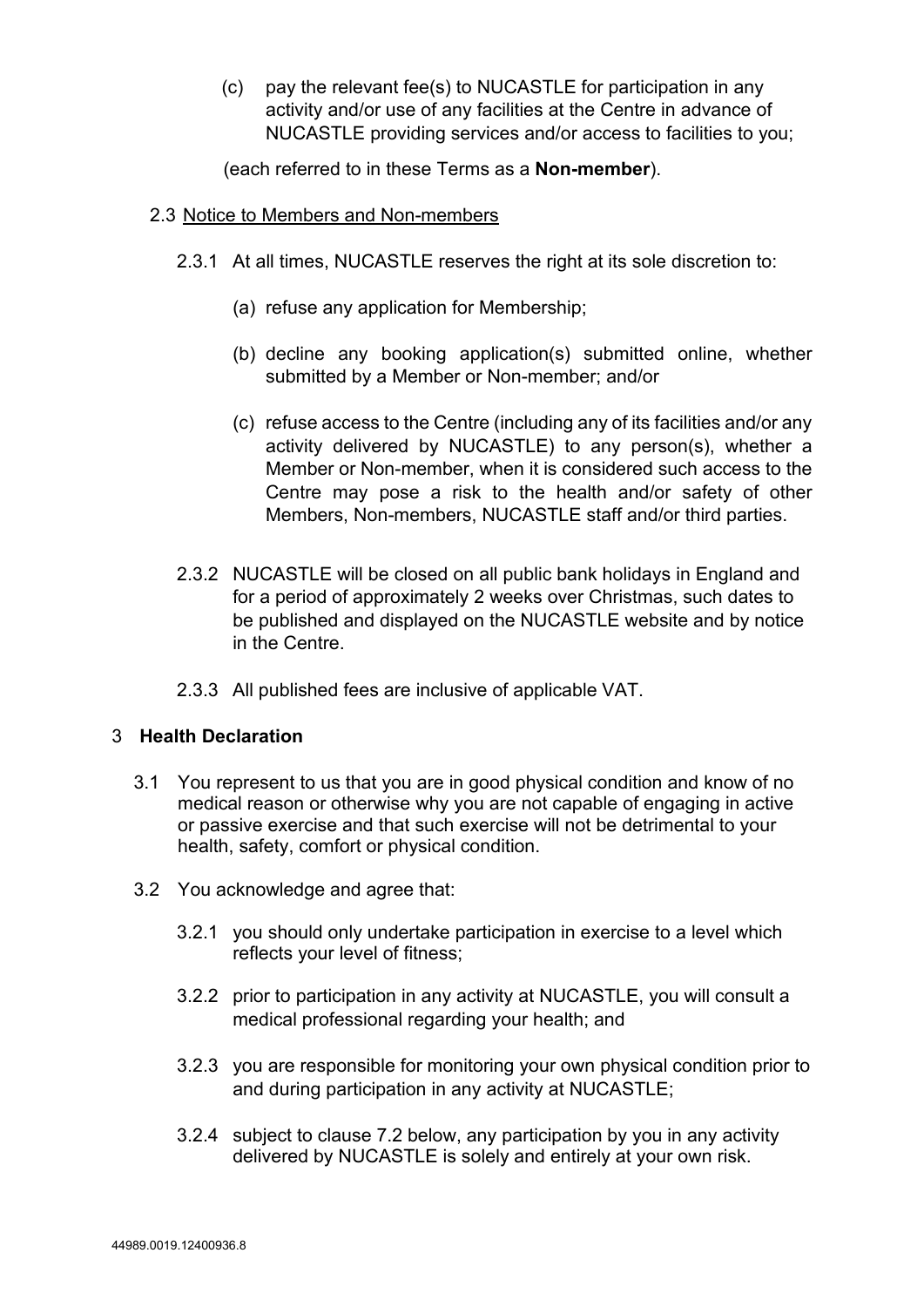3.3 You consent to medical assistance and/or medical care being given to you in the case of illness, injury or an emergency situation, should this occur during any activity, such assistance to be given by NUCASTLE, its employees, contractors or other trained personnel conducting such activity.

## **4 Use of the facility**

- 4.1 You agree to use the Centre and equipment provided in a safe and proper manner at all times. In the event you are unsure of proper use or are unfamiliar with any equipment, you must consult a member of staff prior to use.
- 4.2 You will be liable for any damage caused to the Centre, its facilities and/or equipment through your improper, reckless and/or negligent use.
- 4.3 You acknowledge and agree that you:
	- 4.3.1 understand the importance, for safety reasons, of obeying the rules and guidelines of NUCASTLE and complying with all reasonable directions and instructions given by NUCASTLE's staff and/or authorised personnel; and
	- 4.3.2 will abide by the same and behave responsibly at all times in the Centre and will be mindful of the impact of your actions on others;
	- 4.3.3 will ensure that any locker(s) used by you are emptied at the end of each visit, both for the benefit of other members and security of the Centre, failing which NUCASTLE may remove the contents at the end of the day and retain any items left for [4 weeks] from the date of removal;
	- 4.3.4 NUCASTLE reserves the right to dispose of any item(s) left in lockers and not claimed within the above period in a responsible manner and will not be responsible for any loss arising in these circumstances.
- 4.4 When attending the Centre, please ensure you are familiar with the location of the nearest designated fire exit(s). In the case of emergency, all users will be required to make their way to the nearest designated fire exit and must follow all instructions given by NUCASTLE's staff and/or authorised personnel from time to time.
- 4.5 Vehicles must be parked correctly and within designated bays and areas only in the Centre parking lot. All vehicles are left at the owner's risk and NUCASTLE accepts no liability for any loss of, damage to or theft (including contents) from any vehicle parked on its premises.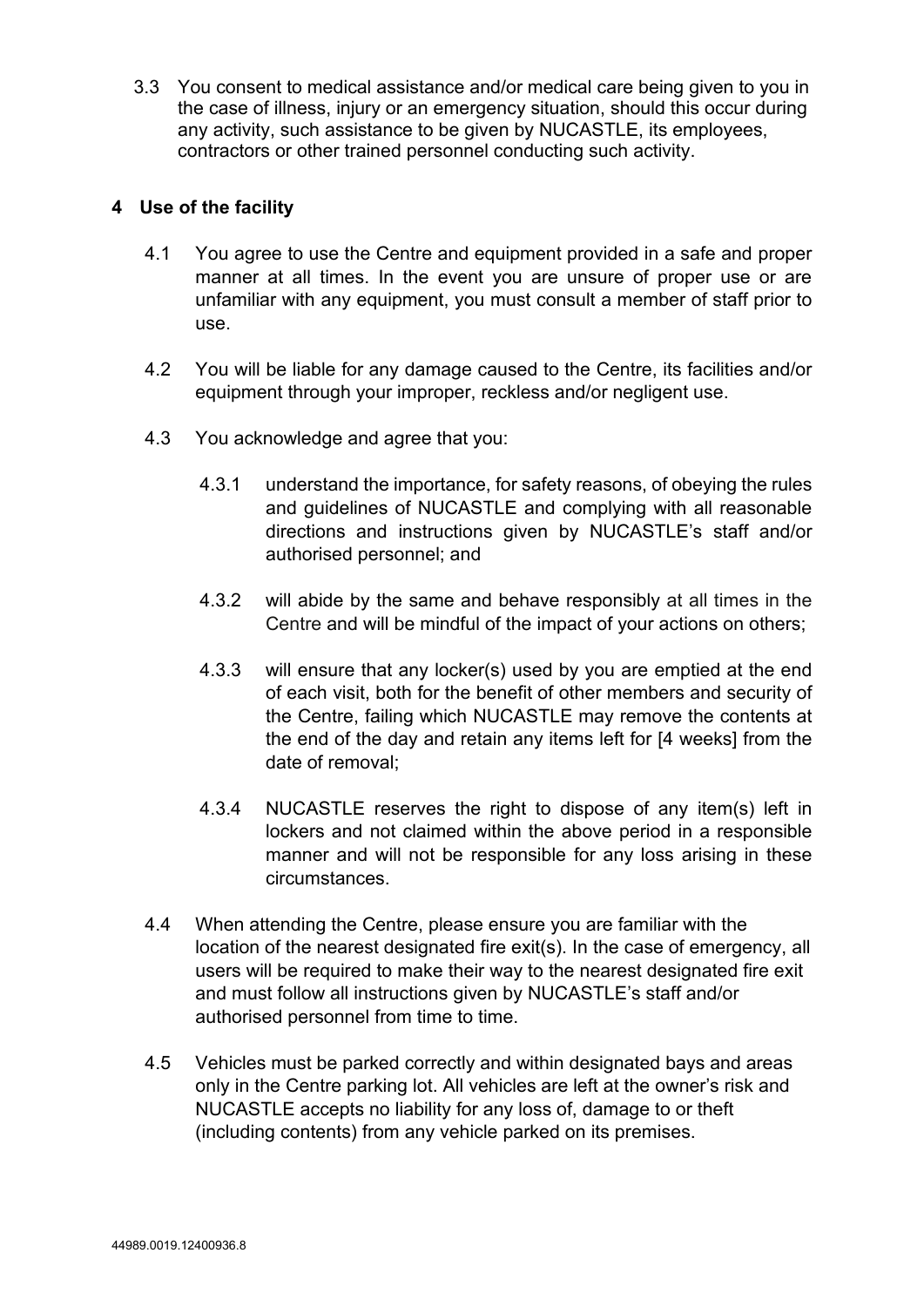4.6 NUCASTLE reserves the right to amend the class timetable from time to time at its sole discretion. Members and Non-members may participate in any activity and/or secure access to designated facilities at the Centre as follows:

## 4.6.1 Members (where applicable)

- (a) A Member may book their personal participation in group exercise class(es) at the Centre up to 10 days in advance. These can be found within the classes section of the booking page https://nufoundation.ez-runner.com/CCE/ClassCalendar.aspx?group=1
- (b) All other activities which may be available to Members at the Centre can be booked up to 14 days in advance provided that applicable fee(s) must be paid in full at the time of booking.
- (c) If a Member decides to cancel a booking they have made, this must be done using the online booking system by giving as much notice as possible.
- (d) If a class is cancelled at short notice by NUCASTLE, this shall be communicated to those Members who are booked into the class in advance where possible.
- (e) There shall be no financial reimbursement to Members for any change(s) to and/or cancellation(s) of any booking(s) made by NUCASTLE.
- (f) If any Member repeatedly (particularly on short or without giving notice) :
	- (i) cancels booking(s) made; or
	- (ii) fails to attend class(es) in respect of which they have made a prior booking; or
	- (iii) otherwise exhibits unsuitable behaviour;

NUCASTLE reserves the right at its discretion to terminate their Membership by written notice in accordance with these Terms.

### 4.6.2 Non-members (where applicable)

(a) A Non-member may book their personal participation in group exercise class(es) at the Centre up to 6 days in advance. These can be found within the classes section of the booking page https://nufoundation.ez-runner.com/CCE/ClassCalendar.aspx?group=1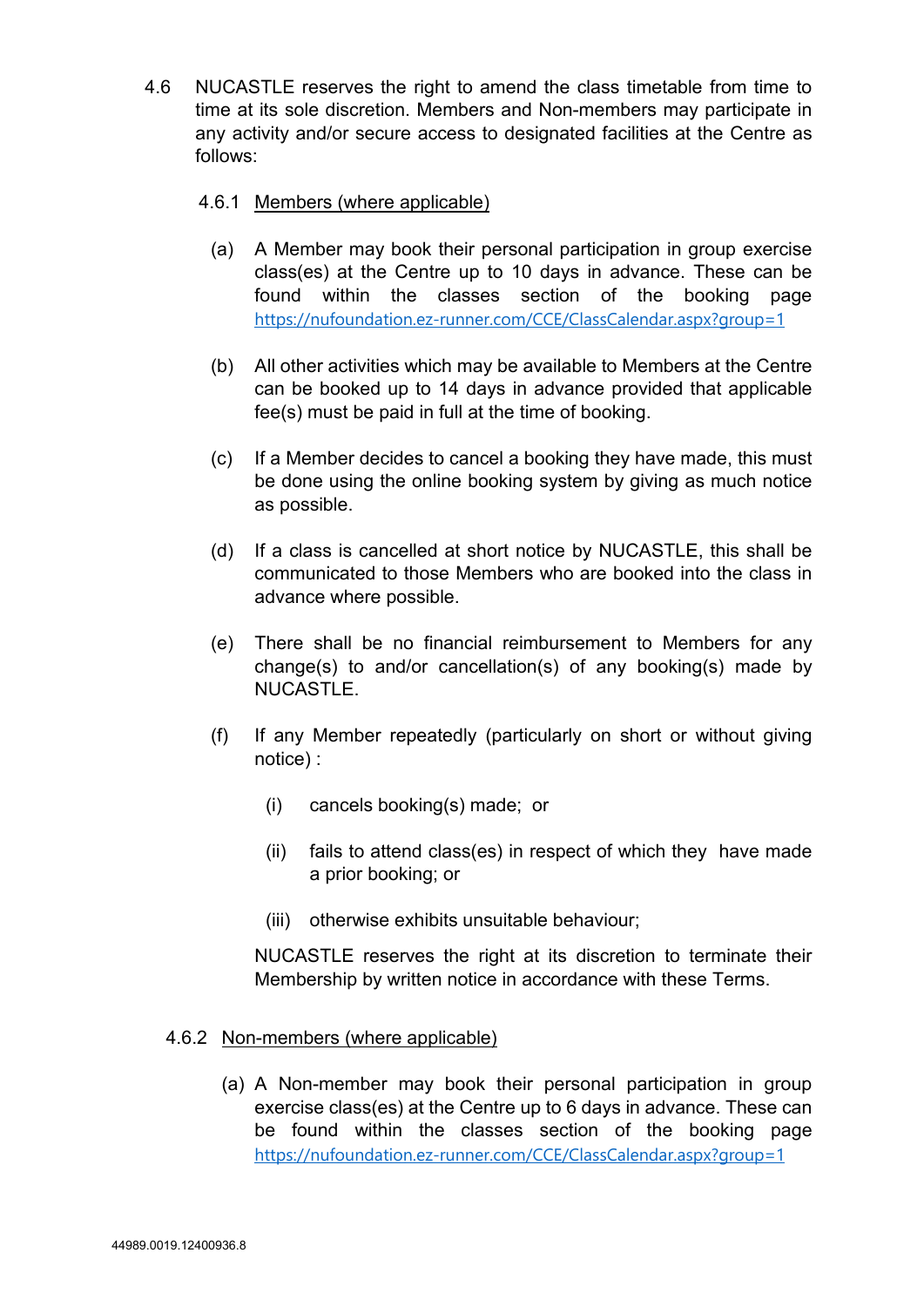- (b) All other activities available to Non-members at the Centre can be booked 14 days in advance provided that applicable fee(s) must be paid in full at the time of booking.
- (c) All applicable fees payable by Non-members are as stated on the booking system and require payment to be made in advance at the time of booking.
- (d) If a Non-member decides to cancel a class or activity booking, this must be done using the online booking system as soon as possible. In this instance, no refund shall be issued.
- (e) If a class or activity booking is cancelled at short notice by NUCASTLE, this shall be communicated to Non-members who are booked into the class, in advance where possible, and any payment(s) received shall be refunded.
- (f) If any Non-member exhibits unsuitable behaviour, NUCASTLE reserves the right at its discretion to restrict and/or refuse their admittance to the Centre in accordance with these Terms.

### 4.6.3 Group Activity Booking(s)

(a) A Member or Non-member may book designated facilities within the Centre for any group-based activity (by way of example only, a hall, court or pitch) (each a **Group Booking**), up to 14 days in advance provided that applicable fee(s) must be paid in full at the time of booking. These can be found within the Facility Hire section of the booking page

https://nufoundation.ez-runner.com/Book/Book.aspx?group=1

- (b) All applicable fees payable by Member or Non-member are as stated on the booking system and require payment to be made in advance at the time of booking.
- (c) If a Member or Non-member decides to cancel a Group Booking, this must be done using the online booking system as soon as possible. In this instance, no refund shall be issued.
- (d) If a Group Booking is cancelled at short notice by NUCASTLE, this shall be communicated to the relevant Member or Non-member who made the Group Booking, in advance where possible, and any payment(s) received shall be refunded.
- (e) At all times, the individual Member or Non-member who made the Group Booking shall be responsible personally for the behaviour of their guests and shall therefore ensure at all times compliance by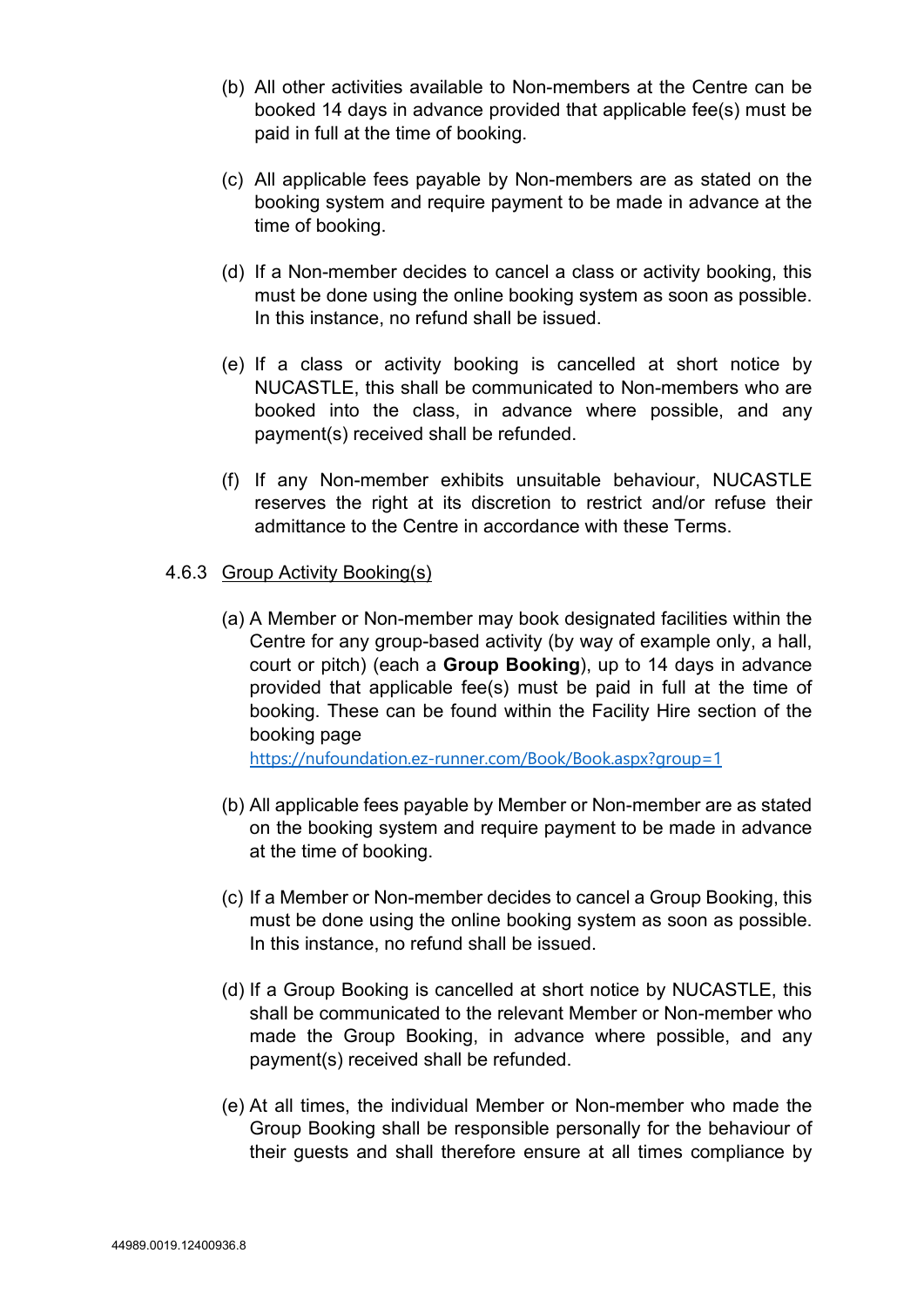their guests with all applicable NUCASTLE guidelines and policies while on the premises.

- (f) In the event of any loss suffered and/or damage caused to the Centre arising from a Group Booking, NUCASTLE reserves the right at its sole discretion to:
	- (i) restrict and/or refuse future admittance to the relevant Member, Non-member and their guest(s); and
	- (ii) recover the cost of such loss or damage from the individual Member or Non-member who made the Group Booking under these Terms.
- 4.7 Any person who behaves in contravention of these Terms or acts in a manner which NUCASTLE considers brings or is likely to bring NUCASTLE's name into disrepute or is otherwise, for whatever reason and/or at the sole discretion of NUCASTLE, barred or banned from entering the Centre, may be ejected from the Centre and refused admission subsequently to the Centre in any capacity, including as a Member, Non-member or guest.

### 5 **Your privacy**

- 5.1 NUCASTLE will treat all your personal information including Membership information as confidential and will use it in accordance with our privacy policy https://www.nufoundation.org.uk/privacy-and-cookies
- 5.2 For your information, closed circuit cameras are in operation throughout the facility for the safety of you, other Members and Non-members, staff and visitors. Such images will be recorded, processed and retained in accordance with our privacy policy.
- 5.3 Should you have any questions relating to the processing of data by NUCASTLE, please send these to nucastle@nufc.co.uk

# 6 **Right to cancel your Membership**

- 6.1 There is no minimum period of Membership. Your Membership may be cancelled (by which the contract between us made under these Terms can be terminated) at any time by following the procedure below.
- 6.2 To cancel your Membership, you must do so in writing by sending an email to nucastle@nufc.co.uk, giving at least 7 days' notice prior to the due date of your monthly Membership subscription payment, subject always to 6.4 below.
- 6.3 Once you have sent the above notice, you must cancel your monthly direct debit at your bank. NUCASTLE will not be held responsible for any